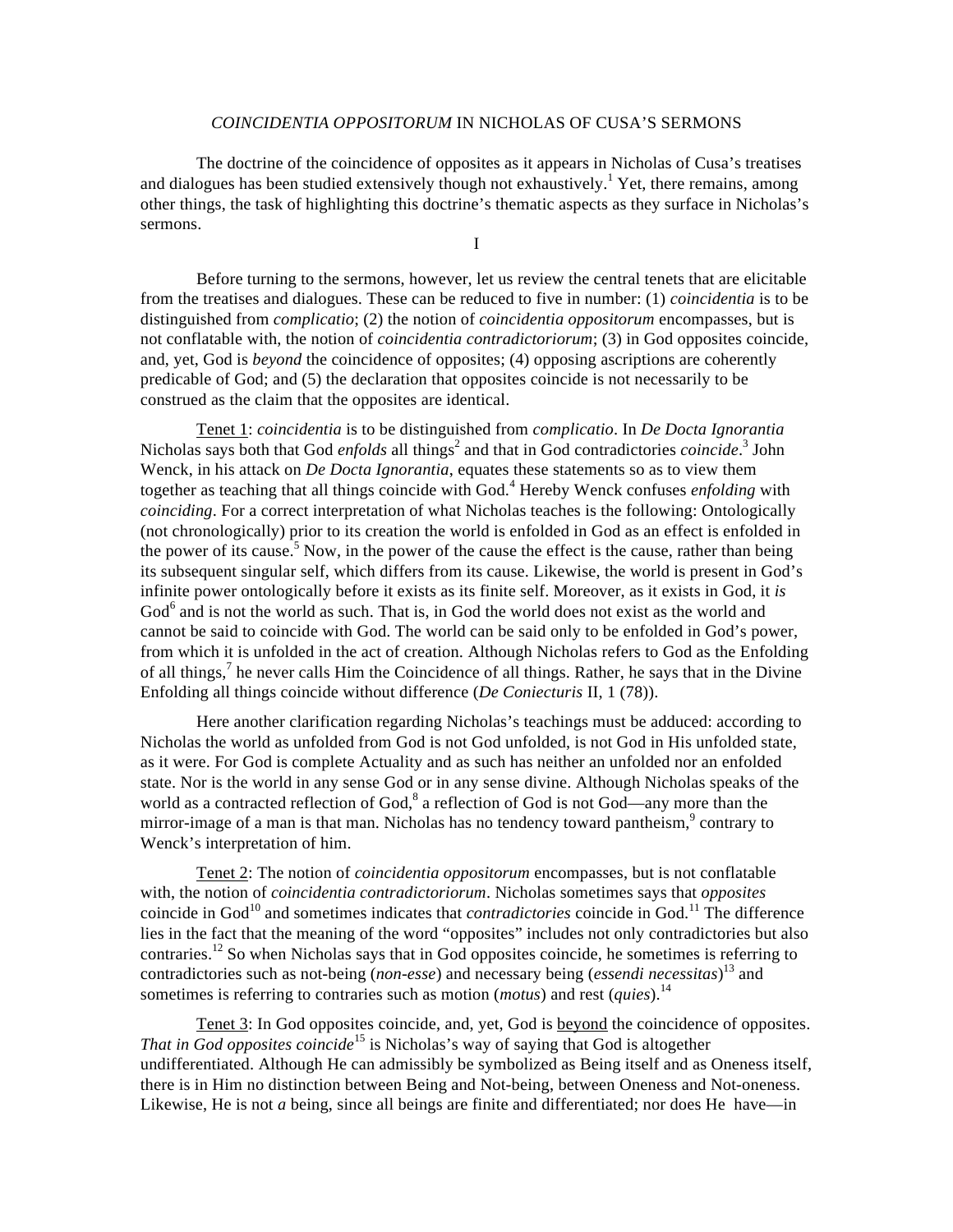and of Himself—a plurality of attributes. *That God is beyond the coincidence of opposites*16 is Nicholas's way of saying that no finite mind can comprehend God, since finite minds cannot conceive of what it is like for God to be altogether undifferentiated. As Nicholas writes in *De Possest* 74:

> When we attempted to see Him beyond being and not-being, we were unable to understand how He could be visible. For He is beyond everything plural, beyond every limit and all unlimitedness; He is completely everywhere and not at all anywhere; He is of every form and of no form, alike; He is completely ineffable; in all things He is all things, in nothing He is nothing, and in Him all things and nothing are Himself; He is wholly and indivisibly present in any given thing (no matter how small) and, at the same time, is present in no thing at all.

So the claim that in God opposites coincide is not incompatible with the claim that God is beyond the coincidence of opposites. For God, as undifferentiated Being itself, just *is* ineffably beyond all comprehension.<sup>17</sup>

 Tenet 4: Opposing significations are coherently predicable of God symbolically. Although Nicholas makes this point in the text just quoted from *De Possest*, he makes it even more clearly when in *De Possest* 11 he writes: "It does not matter what name you give to God, provided that … you mentally remove the limits with respect to its possible being." So we may appropriately refer to God as sun,<sup>18</sup> as does the Psalmist,<sup>19</sup> as long as we remove limits from the physical sun:

> If … we construe [this statement] as [a statement] about a sun which is actually all it is able to be, then we see clearly that this sun is not at all like the sensible sun. For while the sensible sun is in the East, it is not in any other part of the sky where it is able to be. [Moreover, none of the following statements are true of the sensible sun:] "It is maximal and minimal, alike, so that it is not able to be either greater or lesser"; "It is everywhere and anywhere, so that it is not able to be elsewhere than it is"; "It is all things, so that it is not able to be anything other than it is" and so on.

Similarly, in *De Venatione Sapientiae* 22 (67) and 30 (89) Nicholas alludes to Pseudo-Dionysius and endorses his view that "opposites are to be affirmed and denied of God at the same time." And in *De Visione Dei* 21 (91:5-7) Nicholas notes that we affirm of God Incarnate "most true contradictories. For You are Creator and likewise creature, the Attracting and likewise the attracted, the Infinite and likewise the finite."

 Tenet 5: The declaration that opposites *coincide* is not necessarily to be construed as being the claim that opposites are *identical*. Nicholas does sometimes use "*coincidentia*" in a way that makes it interchangeable with "*identitas*"; but he does not routinely do so. An example of such interchangeability is found in *De Docta Ignorantia* III, 1 (182), where he indicates that in the universe no thing coincides with another thing. By this statement he means that no two things are exactly identical, no two things differ in number alone. Likewise, in *De Possest* 8 he states that absolute possibility *coincides* with absolute actuality; and he focuses this statement by indicating that "possibility and actuality are *identical* in God." But even further, Nicholas goes on *explicitly to indicate* that "coincidence" does sometimes have the meaning of identity. For in discussing the two natures of Christ, he writes (prayerfully addressing Christ): "You are *not* the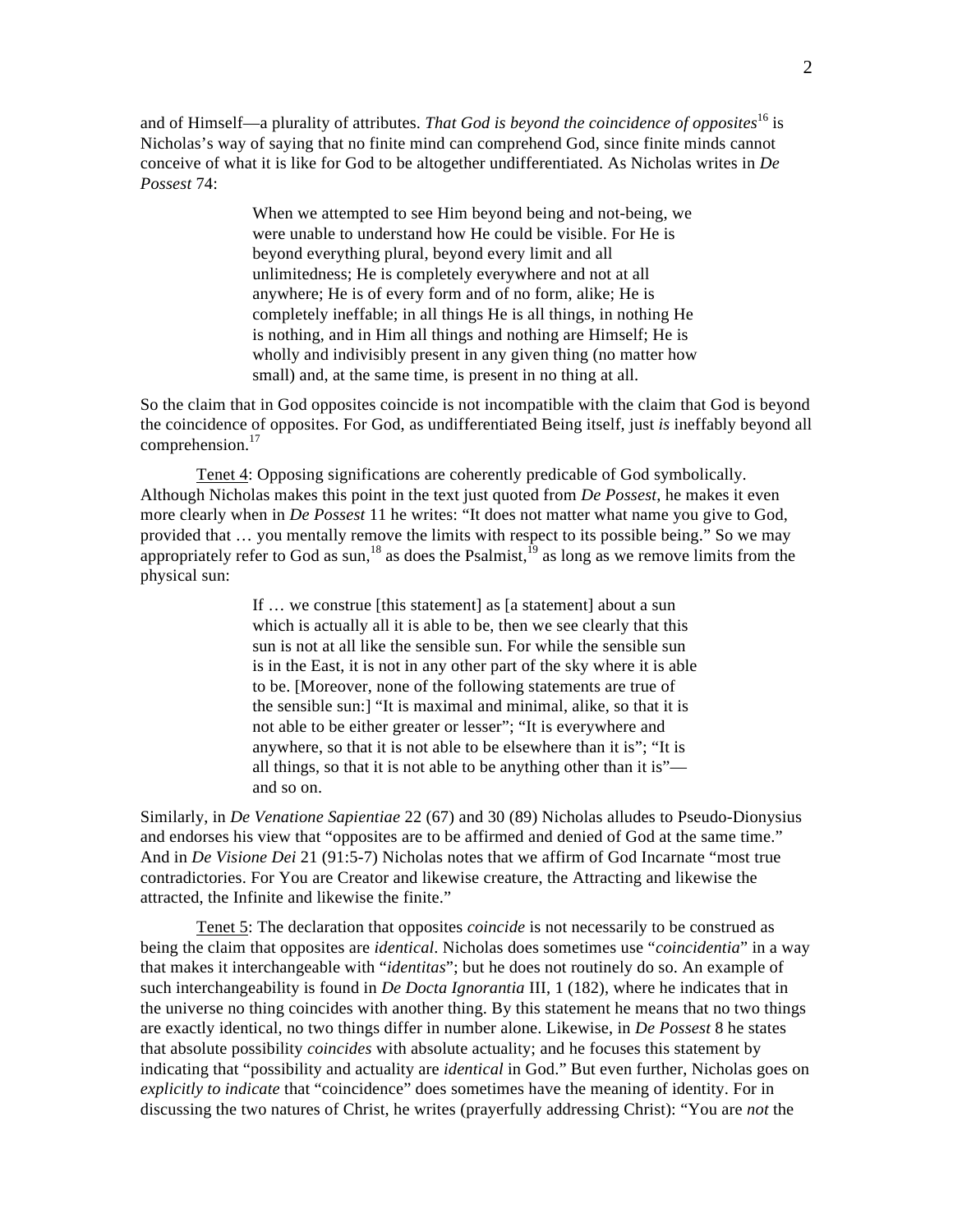coincidence of creature and Creator in the way in which a coincidence causes one thing to be another thing."20 So although the two natures in Christ may in one sense be acceptably said to coincide, $^{21}$  such coincidence is certainly not identity, emphasizes Nicholas, adhering to an orthodox Christology. Accordingly, then, a reader must take pains to decide in a given context whether or not Nicholas is using "coincidence" in the sense of "identity".

II

 Turning now to Nicholas's sermons, we see that the five tenets elicited from his treatises and dialogues are repeated in the course of his invoking what he terms the *regula coincidentiae*.<sup>22</sup> But we also notice a newness and a freshness as Nicholas goes about embellishing, expanding, and re-contextualizing these tenets. Let us focus our attention upon this newness. And as we do so, we will see vividly that the notion of *coincidentia* becomes expanded, so that Nicholas now speaks not only of *coincidentia oppositorum in Deo* and *coincidentia contradictoriorum in Deo* but also of a coincidence of opposites other than in God, as well as simply of *coincidentia extremorum in Christo*23—not to mention his speaking of a higher level that he calls *coincidentia coincidentiarum*. 24

 Furthermore, in the sermons the word "*coincidentia*" takes on additional senses. Sometimes two things are said to coincide simply because they *occur inseparably* and, indeed, can occur only inseparably. Thus, in Sermon CXXXIV (3:11) Nicholas asserts that unbelief coincides with faith—a radical-sounding assertion at first glance. But he qualifies the assertion so as to make it palatable: unbelief coincides with faith, he says, in the case of someone who is seeking to see a sign in order to believe. The Gospel of John, Chapter 6, Verse 30, for example, depicts the people as asking Jesus for a sign: "They said therefore to Him: What sign, then, do You show that we may see and may believe You?" Now, if they are truly seeking a sign in order to believe, then (says Nicholas) they will find a sign only if they already believe. Accordingly, faith and seeing a sign coincide. That is, seeing a sign is *inseparable from*—is *coincident with* the seekers' having faith.<sup>25</sup> Hence, the sign does not create faith but can only confirm faith. Accordingly, Matthew's Gospel says of Jesus that in Nazareth He did not do many mighty works—because of the people's unbelief. $^{26}$ 

 A second sense of "*coincidentia*" has to do with *correlation*. In Sermon CCXXV (3) Nicholas offers the example of men's wills coinciding with women's wills, inasmuch as and insofar as by nature each sex seeks the other. Thus, their wills coincide—that is, are correlated with one another. As a further example Nicholas, in Sermon CXXIV (2:1-2), alludes to the coincidence of seeking and being sought. Luke's Gospel tells us that Zacchaeus the publican sought out Jesus and climbed a tree in order to see Him.<sup>27</sup> But, notes Nicholas, Zacchaeus would not have sought out Jesus unless Jesus had first sought him out—so that Zacchaeus's seeking Jesus is correlated with Jesus's seeking Zacchaeus. As Jesus affirms in another context: "You have not chosen me, but I have chosen you."<sup>28</sup> Or as Nicholas adapts this idea: You have chosen me because I have first chosen you. Thus, the very desire to seek God is instilled by God—in such a way that man's pursuit of God coincides with, is correlated with, God's pursuit of man.

 A third sense of "*coincidentia*" has to do with *different points of view*. A given event can oftentimes be looked at in two different ways, which are then said to coincide in the event. An illustration of this fact is Nicholas's telling us that the Apostle Paul's entering in unto God by way of rapture coincides with his withdrawing from the body.<sup>29</sup> That is, the event of Paul's ascending in spirit unto God is likewise the event of his having a fading consciousness of his body—even though ascending is not the same thing as withdrawing. Nor is ascending to be understood as *correlated with* withdrawing. In a further illustration Nicholas points out that a Christian's being a servant of God constitutes a servitude that is not servitude.<sup>30</sup> For the Christian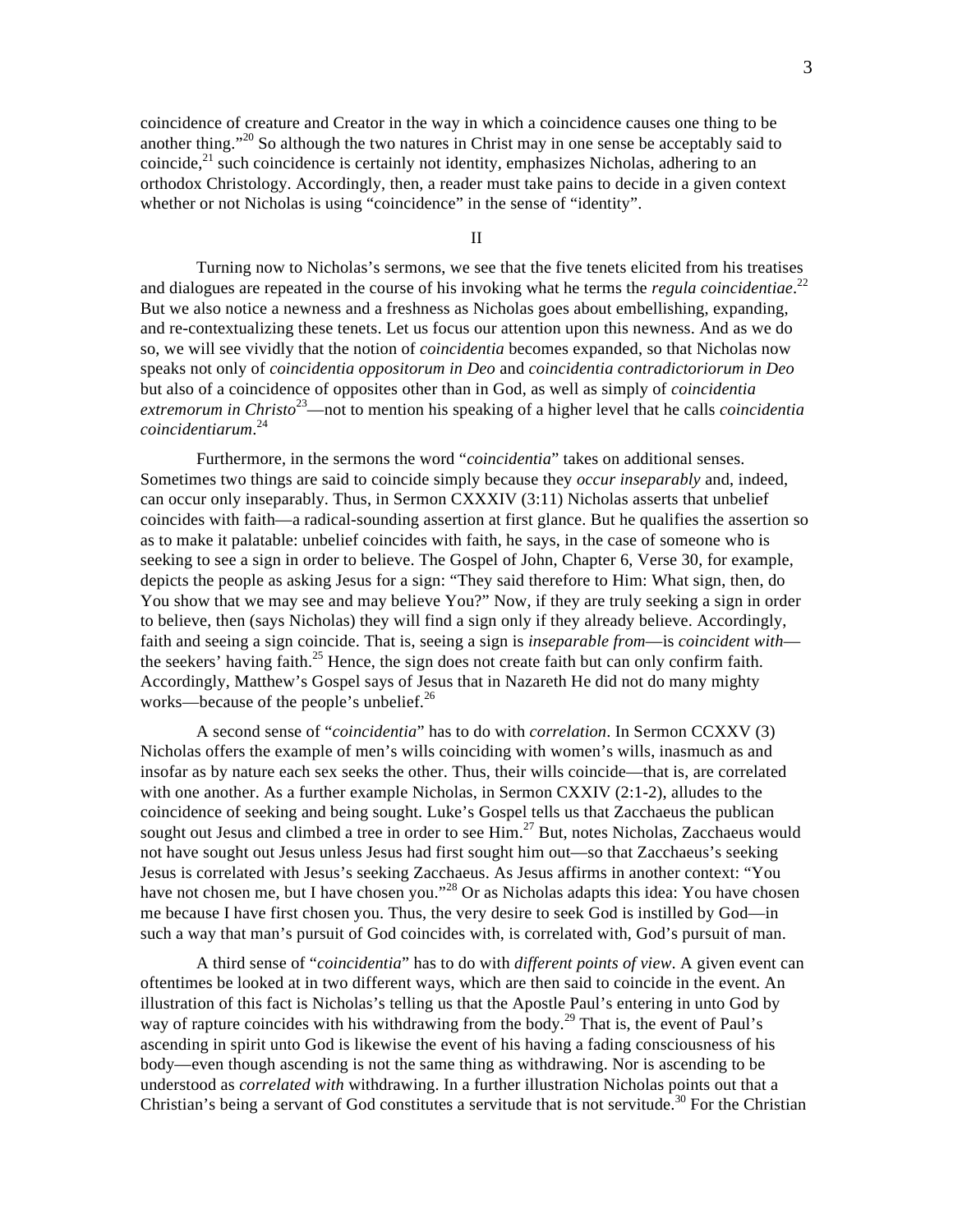serves willingly and freely. Indeed, a Christian's serving God is his loving God. Serving and loving coincide. Or, as Nicholas prefers to say, one's loving God and serving God occur beyond the coincidence of the opposites *being a servant* and *not being a servant*. 31 For viewed outwardly by unbelievers, a believer's obligations to God seem as if they would be burdensome, restrictive, and even oppressive. But viewed inwardly by believers, these obligations are delightful—much as the Psalmist spoke of delight in the Law of the Lord.<sup>32</sup>

 A fourth sense of "*coincidentia*" has to do with *differing respects* rather than simply with differing points of view. In Sermon CCLXV (9:9-10) Nicholas, making an inference from Scripture, observes that in Christ human weakness wondrously coincided with Divine strength. Because of Christ's human weakness He thirsted, became weary, was crucified. By His Divine strength He healed the sick, cast out devils, and was resurrected. So with respect to His human nature He was passible and subject to pain, whereas with respect to his Divine nature He was immutable and omnipotent; weakness and strength coincided in one and the same Divine person. In this instance we have not just one phenomenon or one truth as seen from two different points of view. Rather, we have opposites that are true of one individual in two different respects. In a cognate way Nicholas alludes, in Sermon CCLXIX (15), to St. Paul, who said of himself: "When I am weak, then I am strong."<sup>33</sup> Hence, notes Nicholas, weakness here coincides with strength. However, it is not *Paul's* weakness that coincides with *Paul's* strength. Rather, it is *Paul's* weakness that coincides with *Christ's* strength as it works in and through Paul, so that Paul can confidently exclaim: "I can do all things through Christ, who strengthens me."<sup>34</sup>

 A fifth sense of "*coincidentia*" has to do with *identity*—as we have already seen. An example of this sense is found in Sermon CCLXVIII (19:23-24), where Nicholas maintains that the seeable and the unseeable coincide in and for faith, because faith is the seeing of the Unseeable One. Here we come upon the doctrine of learned ignorance: to see God in and through faith is to see Him-who-is-unseeable and to see Him *as* Him-who-is-unseeable. Thus, the object of the believer's faith is an unknowable object, so that (as Nicholas, following Pseudo-Dionysius, states in *De Docta Ignorantia* I, 17 (51:11-12) and *Apologia* 29:5-8) our understanding of God seems to draw nearer to nothing than to something. And just as nothing is unseeable, i.e., unknowable, so too God is unknowable. Or better: for the believer who is instructed in ignorance, seeing God is the same thing as not seeing God. For the believer sees God insofar as he sees that *what God is* cannot be known other than in terms of symbols.

III

 Let us now look at five of the many striking ways in which Nicholas makes use of the notion of "*coincidentia*" and "*coincidentia oppositorum*" in the sermons. It will be left to the listener/reader to discern the respective sense in which Nicholas is using these terms in the different contexts.

 1. In Mary, who was *theotokos*, being-a-mother and being-a-virgin coincided.35 Or as Nicholas writes elsewhere,<sup>36</sup> in Mary fertility coincided with virginity. Now, usually one thinks of being a mother as opposed to being a virgin. However, Mary's motherhood was not opposed to her virginity, which she did not lose. Indeed, teaches Nicholas, she remained a virgin throughout her lifetime, giving birth to no more children<sup>37</sup> Nicholas thus aligns himself with the previously unbroken tradition of the Church and with the dogma of the Lateran Council of 649.

 2. According to Nicholas, not only does supreme mercy coincide with supreme justice in God and in Christ, <sup>38</sup> but even at the level of human beings justice coincides with mercy. For no one can hunger for justice unless he is merciful, reasons Nicholas:<sup>39</sup> Justice requires an individual to do unto others as he would have others do unto himself. But each person wants others to show him mercy and compassion. Accordingly, one cannot be just without showing mercy, continues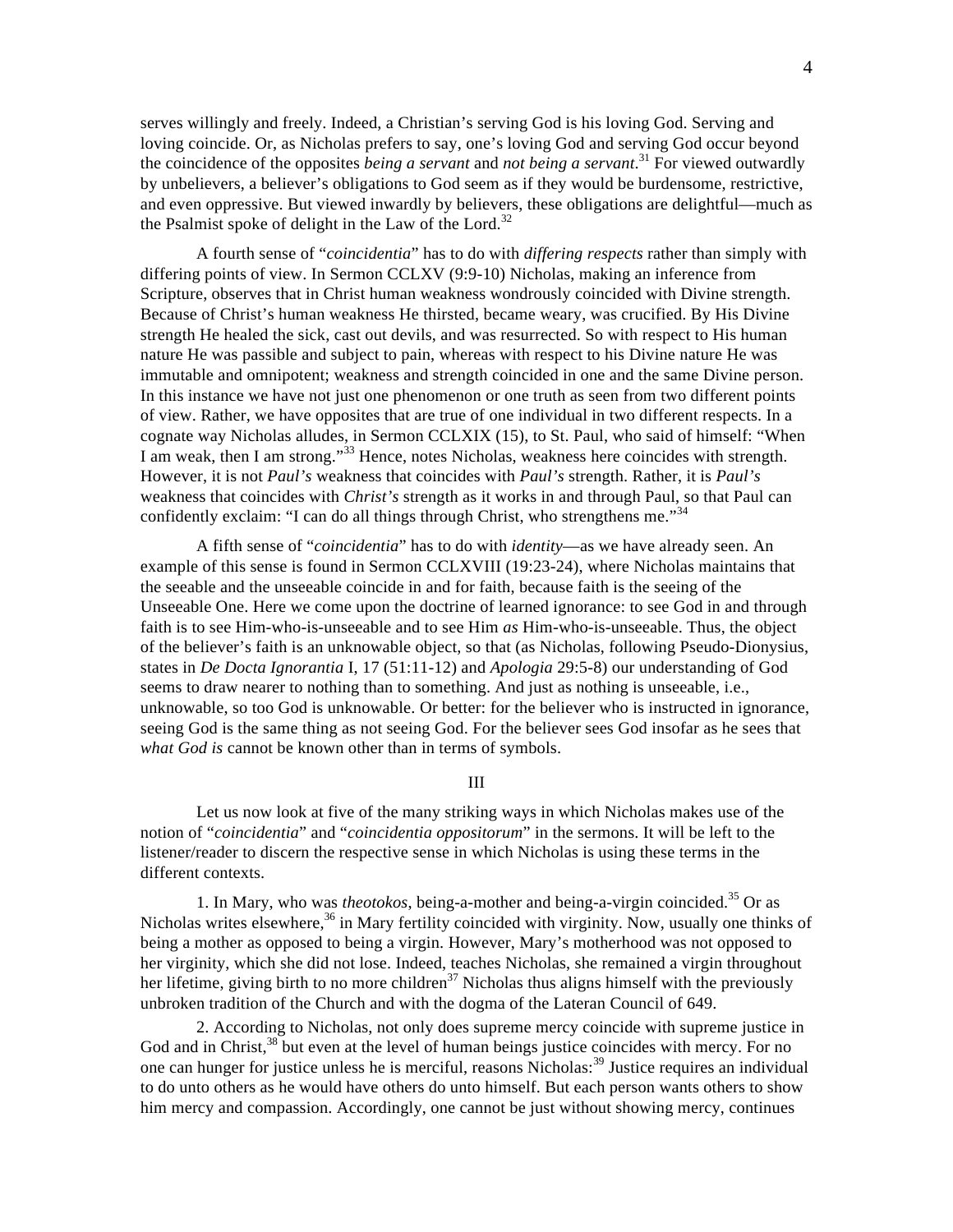Nicholas's reasoning.<sup>40</sup> In other words, justice includes mercy, in such a way as to coincide with it.

3. Especially striking is Nicholas's claim that prayer coincides with compulsion.<sup>41</sup> Usually, we think of *petitionary* prayer as a form of making a *request* of God, a form of *asking* God to do something for oneself; and we think of *intercessory* prayer as asking God to do something for others. But even when petitionary and intercessory prayers are importunate, they are never supposed to be demanding, and they can scarcely be considered to be a means of "compelling" God to do something. So Nicholas's claim immediately catches our attention and rouses our interest because it sounds irreverent. Indeed, how can it be other than impudent? Yet, when further examined, Nicholas's assertion is neither impudent nor irreverent. For he has in mind the New Testament parable of the unjust judge and the importunate woman.<sup>42</sup> Though the judge remains unmoved by the justice of the woman's cause, he yields to settling her complaint because she tires him with her persistence. God, in a remotely analogous way, is said to be moved by the just causes that His children bring to Him in pureness of heart. He is not, so to speak, *constrained* by their insistence; rather, He is moved by—Nicholas says compelled by—His own mercy toward them and by His knowledge of their just cause and of their torment.

 4. Equally striking is Nicholas's talk about the coincidence of Christ and faith: "Christ, then, does not save [one] unless it is believed [by that one] that Christ is Savior. Therefore, faith that approaches Christ as Savior brings it about that Christ saves. Thus, in this way, salvation is of Christ and of faith—not as of two things, so that faith is one thing and Christ another thing, but by means of a coincidence, so that Christ *is* the Faith that saves."43 This statement that "Christ is the Faith that saves" sounds strange. For in what sense *is* Christ *Faith*? That is, what sense does it make to speak of Christ as *Faith*? Although, to be sure, this expression is bizarre, Nicholas's meaning is clear enough: namely, that Christ is the Savior, who saves through the believer's faith in Him. In other words, faith in Christ is the faith that saves. And this faith is the gift of God, is the gift of Christ (Ephesians 2:8). So Christ, who is the Faith that saves, gives the faith that saves. What Nicholas here says corresponds to what he says in *De Docta Ignorantia* III, 12, where he refers to Christ as "Him who is Faith and Love"<sup>44</sup> and where he also ascribes to Christ, qua human, maximal faith, or trust, (in God the Father) and maximal love (for God the Father).<sup>45</sup>

 5. Fifthly, Nicholas speaks of a coincidence of sonship-by-nature and sonship-byadoption.<sup>46</sup> Ordinarily, these are contrasted: an adopted son differs genetically, and sometimes in social and cultural background, from a natural son. A son is either natural-born, we tend to say, or else adopted. And yet, observes Nicholas, these two forms of sonship come together in Jesus, who by nature, or essence, is *the Son of God* and who by adoption is *a son of God*, as are all true believers in God.<sup>47</sup> Since Jesus is the God-man, He is two natures in one person. In accordance with His human nature He is an adopted son; in accordance with His Divine nature He is God the Son, the Second Member of the Holy Trinity. In Jesus the Infinite and the finite coincide, as do the Divine and the human, as do nature and grace. For it is by grace that God *adopts*—whether the adoption be of the man Jesus or of those foreordained human beings who are the redeemed.

## IV

 In his sermons Nicholas sometimes simply repeats the examples that he uses in his treatises and dialogues. Let us look at several instances of his doing so.

• In Sermon CXXXVII (4) Nicholas notes that in Jesus *future* and *present*, as well as *past*, coincide. Jesus Himself declares: "Before Abraham was, I am."48 Jesus the Christ always is; but also, He is born before the ages and was to be born of the Virgin Mary. And, as Revelation 1:4 and 11:17 disclose, He "is and was and is to come," even as Hebrews 13:8 calls Him "the same yesterday, today, and forever." That Jesus is with us in the present—and is, for us, the same one who is going to come in the future—can be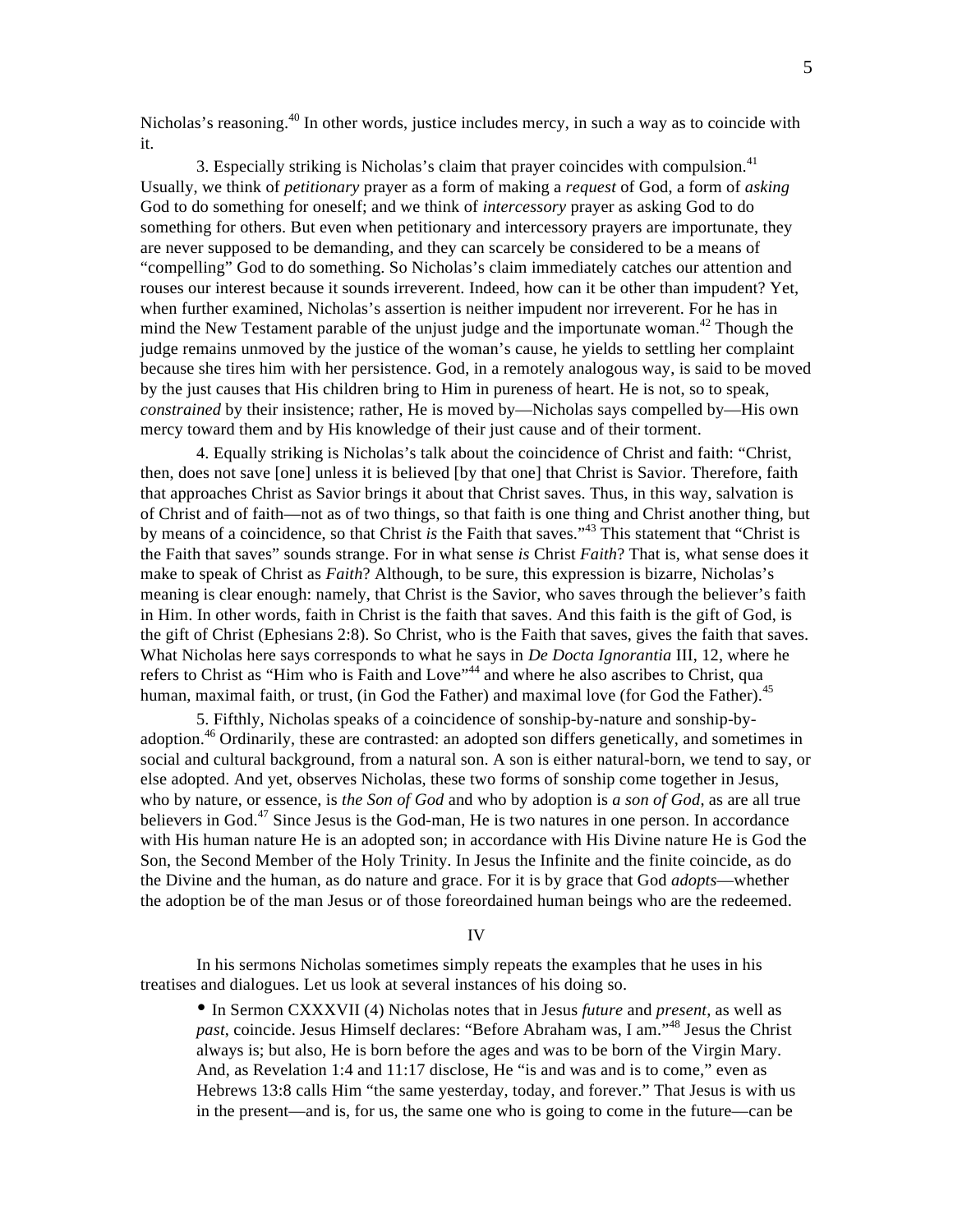apprehended only *beyond* the coincidence of opposites, we are told.<sup>49</sup> These are the same points that Nicholas makes in *De Visione Dei* 10 (41:19-22 and 42:19), where, however, he illustrates coincidence and beyond coincidence by referring to Jesus and Adam rather than to Jesus and Abraham.

• Likewise, Nicholas repeats in the sermons his view that in God the Divine attributes coincide with one another—although he expresses this idea more broadly by speaking of "*coincidentia appropriatorum in Deo*."50 Accordingly, loving and knowing are said to coincide in God and to be one thing. Moreover, in Sermon XLVI (2) he repeats, from *De Docta Ignorantia*, the idea that *being* and *oneness* coincide<sup>51</sup> not only in God but also in every created being. Nicholas's view contrasts here with the ordinary view, which does not think of loving and knowing, being and oneness, as *opposites* but which, ordinarily, thinks of them as almost always separable and uncoinciding.

• Moreover, in conformity with his ascription in *De Visione Dei* 10 (42:9) and in accordance with Revelation 1:8, Nicholas several times in the sermons<sup>52</sup> alludes to the coincidence of alpha and omega in God. And in Sermon CXXXV (3) he repeats, from *De Docta Ignorantia*, the view that all things are in God and that as present in God they cannot be comprehended, because God cannot be comprehended and because in God these things are God.

V

 In conclusion, let us briefly review—with regard to the coincidence of opposites—five thematic approaches that are new in Nicholas's sermons, as compared with his treatises and dialogues. **First**, in the sermons Nicholas does not concentrate on opposites that are either contradictories or contraries, although he does explicitly mention such opposites and does discuss them to some extent. Instead, he focuses more on a coincidence of extreme differences *coincidentia extremorum*53—that are usually thought not to be conflatable. Thus, he speaks of the coincidence of nature and grace in the sonship of Jesus<sup>54</sup> and of the coincidence of poverty and riches in the humble Christian believer.55 These passages manifest a **second** newness of emphasis in the sermons: namely, the fact that Nicholas moves beyond concentrating on coincidences *in God* and instead focuses more on coincidences that occur *in the God-man* and on other coincidences that occur *in Christian believers*. **Thirdly**, the mathematical illustrations from *De Docta Ignorantia* and *De Coniecturis* vanish and are replaced by illustrations from Biblical texts, such as I Corinthians 3:18-19: "If any man among you seems to be wise in this world, let him become a fool in order that he may be wise. For the wisdom of this world is foolishness with God." In conjunction with this passage Nicholas likewise understands that divine wisdom is like foolishness to unbelievers; and he alludes to the belief that the opposites *foolishness* and *wisdom* coincide in the humble Christian.<sup>56</sup> **Fourthly**, he introduces, as we have seen, the notion of *coincidentia appropriatorum in Deo*. 57 And in accordance with this particular notion he tells us that there is a coincidence between God's loving and God's knowing, so that if anyone loves God, he is both loved by God and known by God. **Fifthly**, and lastly, Nicholas in his sermons favors paradoxical expressions when he seeks to illustrate his doctrine of *coincidentia oppositorum*. Thus, it seems initially paradoxical that in God retributive justice coincides with mercy,<sup>58</sup> that in Christ humility coincides with exaltation,<sup>59</sup> that in Christian believers liberty coincides with servitude, $60$  and that in the oneness of a master-artisan the efficient, formal, and final causes coincide.<sup>61</sup> But Nicholas is able to expound these oppositions in such a way as to make sense of the coincidences and in such a way as to motivate our reflection upon them.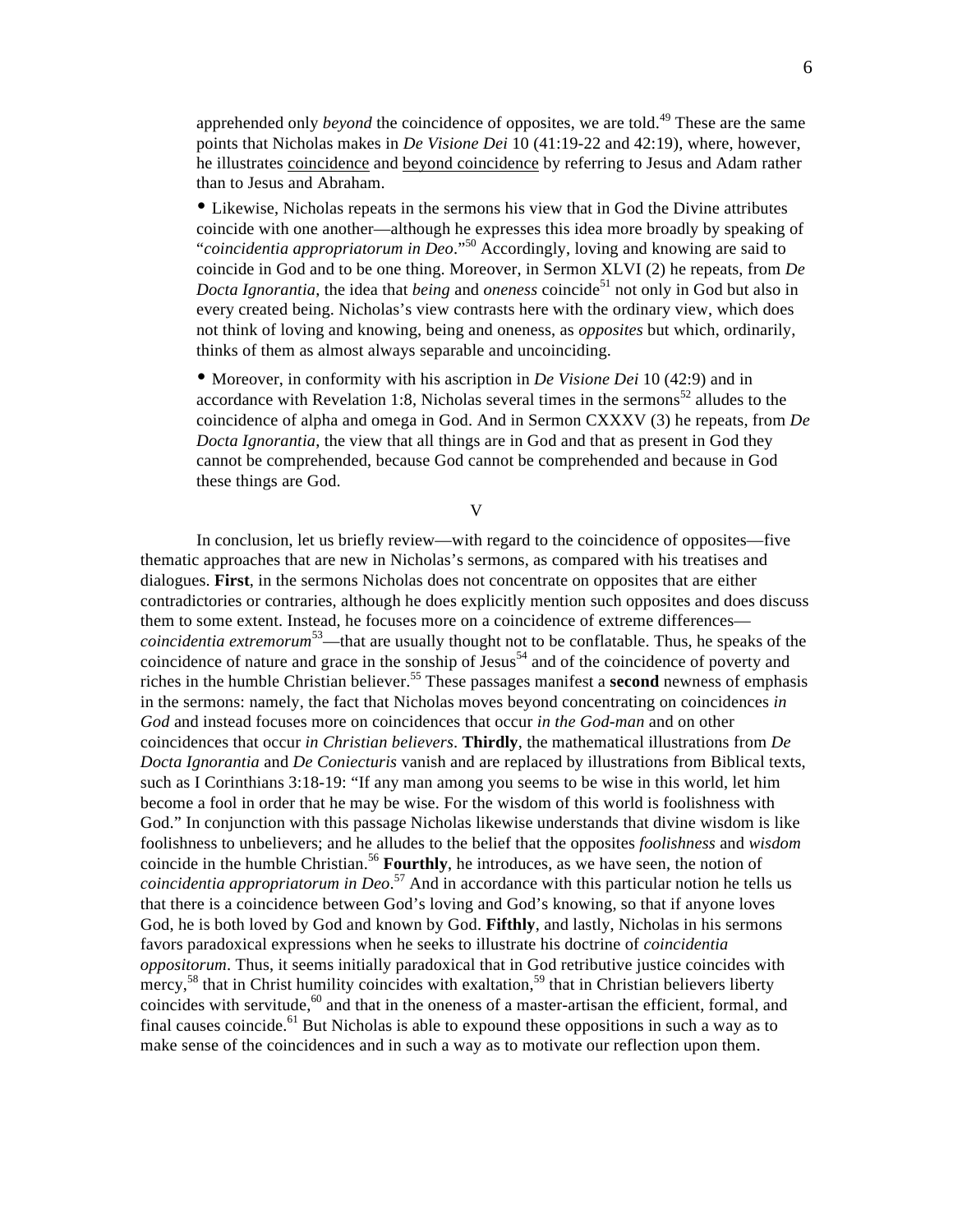In the end, then, if we are accurately to assess Nicholas of Cusa's doctrine of *coincidentia oppositorum*, we must not be blind to its richness and multi-dimensionality. Indeed, it is this richness that makes the doctrine so intriguing and so exciting to those who study it.

> Jasper Hopkins University of Minnesota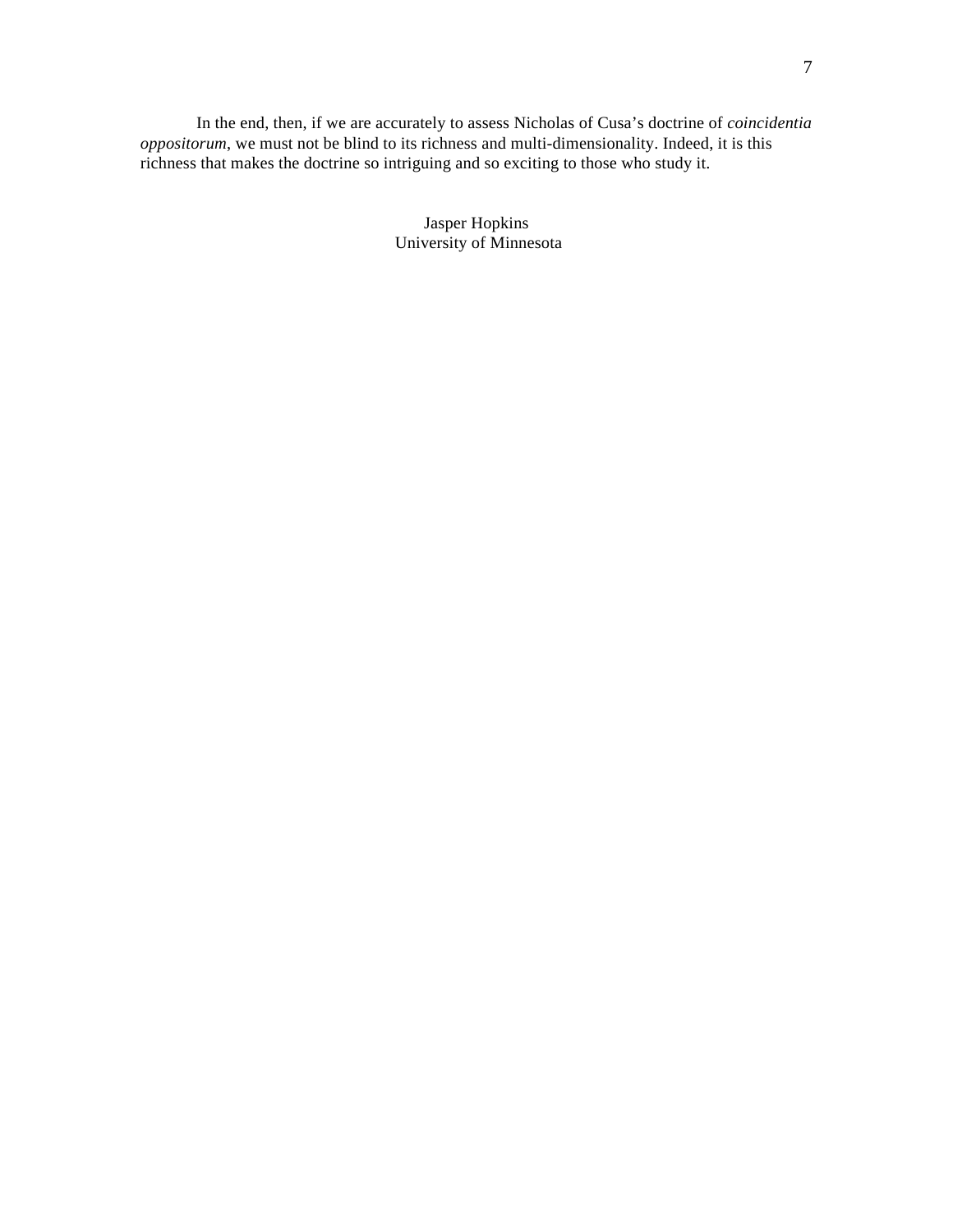## NOTES TO CUSA ON COINCIDENCE\*

 1. E.g., among other studies, see Josef Stallmach, *Zusammenfall der Gegensätze. Das Prinzip der Dialektik bei Nikolaus von Kues* (Trier: Paulinus, 1960) and Kurt Flasch, *Die Metaphysik des Einen bei Nikolaus von Kues. Problemgeschichtliche Stellung und systematische Bedeutung* (Leiden: Brill, 1973).

2. *De Docta Ignorantia* I, 24 (p. 48, lines 13-16) and II, 3 (p. 70, lines 14-15).

 3. *Letter to Cardinal Julian* (at the end of *De Docta Ignorantia*). See also *Apologia* 19:7- 9. De *Visione Dei* 9 (37:8). At 9 (36:2) Nicholas uses "coincidentia oppositorum."

4. Wenck, *De Ignota Litteratura* 24.

5. *Apologia* 23:21-23.

 6. *De Docta Ignorantia* I, 22 (p. 45, line 16) and II, 5 (p. 77, lines 19-22) and II, 8 (p. 87, lines 18-19).

7. *De Docta Ignorantia* I, 22 (p. 44, lines 15-16) and II, 3 (p. 70, lines 6 & 14-15).

8. *De Docta Ignorantia* II, 2 (p. 67, lines 21-23).

9. [Cite my article from the Buenos Aires conference.]

10. *De Possest* 74:16-19. Cf. *De Visione Dei* 9 (36:2).

11. *De Visione Dei* 13 (53-54). See the references in n. 3 above.

12. *De Docta Ignorantia* II, 4 (p. 73, lines 8-16).

 13. *De Possest* 53:14. Note also *De Possest* 29:12-13, where Nicholas says that in God not-being (*non-esse*) is Actualized-possibility (*ipsum possest*).

14. *De Possest* 74:17-18.

15. *De Possest* 74:17-18.

 16. *De Visione Dei* 10 (title) and 13 (53:15-16). Cf. *De Possest* 62:9. Cf. *De Venatione Sapientiae* 13 (38:1-6).

17. *De Possest* 41:1-3.

18. *De Possest* 11:1-2 ff. Note also Sermon XXII (3:6).

19. Psalms 84:11 (King James version): "For the Lord God is a sun and shield … ."

20. *De Visione Dei* 23 (101:8-10).

21. Sermon CCLXII (20:14-16). Sermon XXII (37:12-14). Cf. *De Docta Ignorantia* III, 7

(223:4), where Nicholas says that in Jesus the human things coincide with the divine things.

22. Sermon LVII (20:11-12). Sermon LX (6:6-7).

23. Sermon CCLXXX (28:9-10).

24. Sermon CCLXVIII (9:10-15 and 10:1-4).

25. Sermon CXXXIV (3).

26. Matthew 13:58.

27. Luke 19:1-10.

28. John 15:16.

29. Sermon CCLXIX (9:1-12) See II Corinthians 12:2-4.

30. Sermon LVII (22:10-13).

31. Sermon LVII (22:10-13).

32. Psalms 1:1.

33. II Corinthians 12:10.

34. Philippians 4:13.

35. Sermon CXXXII (5:35).

36. Sermon XXX (6:6-8).

37. *De Docta Ignorantia* III, 5 (p. 135, lines 6-10).

38. Sermons CCLXXX (28:5-7) and LIV (3:24-29).

39. Sermon CXXXV (16:1-2).